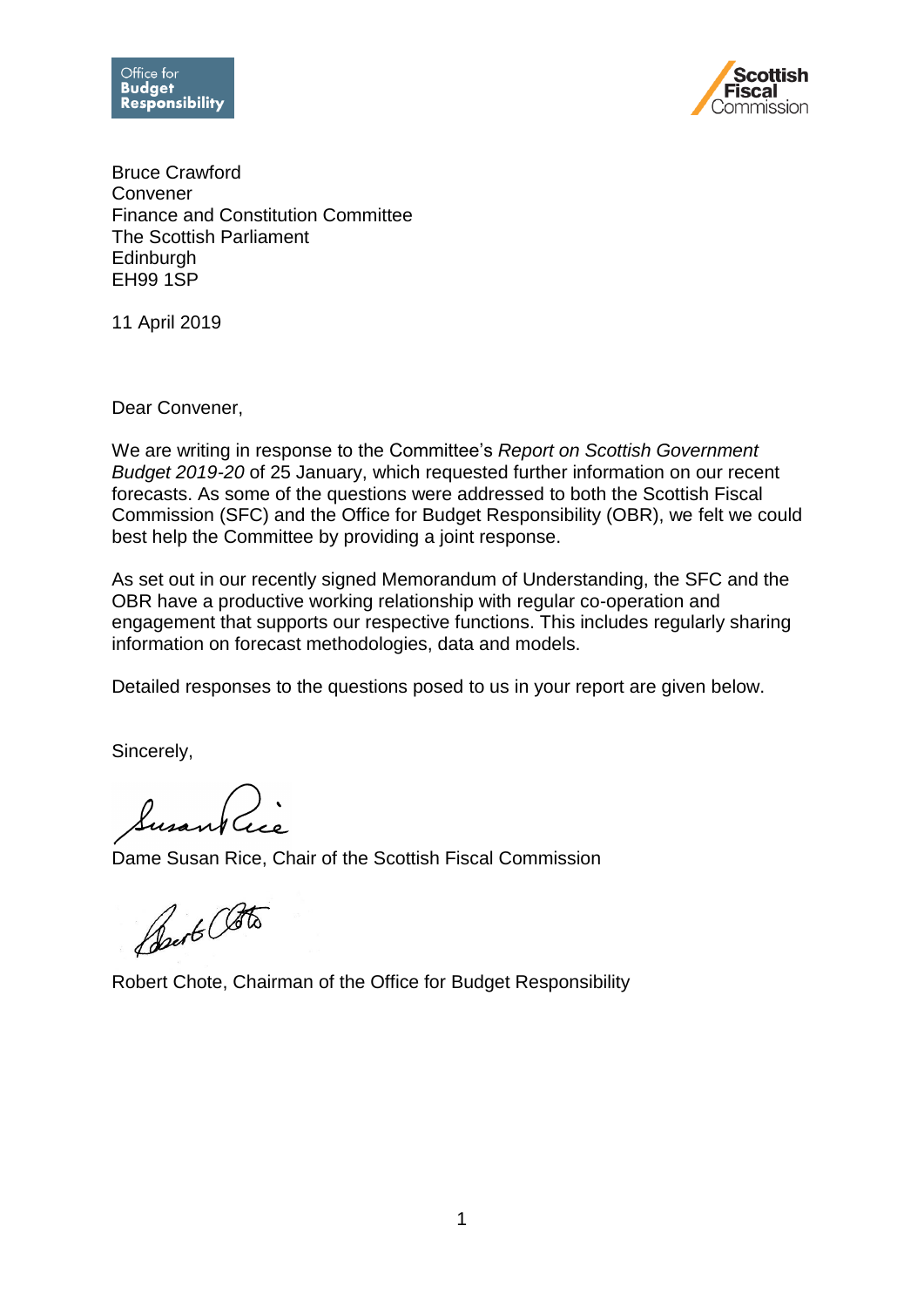

**13. The Committee notes the SFC's view that it is not unreasonable to expect an average one-year ahead error in their tax forecasts of around £30 million (sic). While this may not be unreasonable in forecasting terms it presents a substantial risk to the Scottish Government's budget which may or may not be offset by similar forecast error by the OBR. These risks are discussed in more detail below. The Committee recognises that there is an increasing need for effective parliamentary scrutiny and wider understanding and awareness of these opportunities and risks. This report is intended to support that process.**

The risks and uncertainties around revenue forecasts can be thought of in two parts – economy-related risks and revenue-specific risks. Economy related risks includes changes to levels of employment, average earnings or reflective of housing market fluctuations affecting the overall value of property transactions. Revenue-specific risks concern the amount of tax raised from a given tax base; even if we knew the size of the tax base with certainty the amount of tax raised from it could vary due to changes in its composition or in compliance rates.

The SFC have looked at typical UK revenue forecast errors over the past three decades. Across all one-year-ahead UK revenue forecasts, there has been an average absolute forecast error of 3.3 per cent. As a purely illustrative example, the SFC are forecasting revenue of £16 billion in 2019-20 from the fully and partially devolved taxes, suggesting that you would expect a forecast error of around £0.53 billion on average.

The one-year ahead forecast error for Scottish NSND income tax for 2016-17 was 5.1 per cent relative to the SFC's May 2018 forecast and 6.3 per cent relative to the OBR's March 2018 forecast. As this is the first year of Scottish outturn, there is no 'normal' level of forecast error to compare it to. The OBR has been monitoring forecast errors across UK income tax since 2010. It finds that the average absolute one-year ahead error has been 1.5 per cent for PAYE income tax and 9.8 per cent for self-assessment income tax. One reason for the higher average error on selfassessment income tax is the lack of any in-year data to inform forecasts (unlike the monthly information available for PAYE income tax). There is also a lack of published in-year data for Scottish income tax, which no doubt helps explain why the size of the forecast error was relatively large despite the fact that the Scottish outturn relates largely to tax collected through the PAYE system.

The OBR discusses the 2016-17 error in its March *Devolved tax and spending forecasts*, including a comparison of the outturn data with information from the equivalent year of HMRC's *Survey of Personal Incomes*. The SFC has also covered the source of the error in its September 2018 *Forecast Evaluation Report* and December 2018 *Scotland's Economic and Fiscal Forecasts.*

We will continue to monitor and report on the level of forecast errors and to explain their underlying causes. It should be said that when we refer to 'errors', this is simply shorthand for the difference between forecast and outturn – it does not necessarily mean that the difference was avoidable given the data available at the time of the forecast.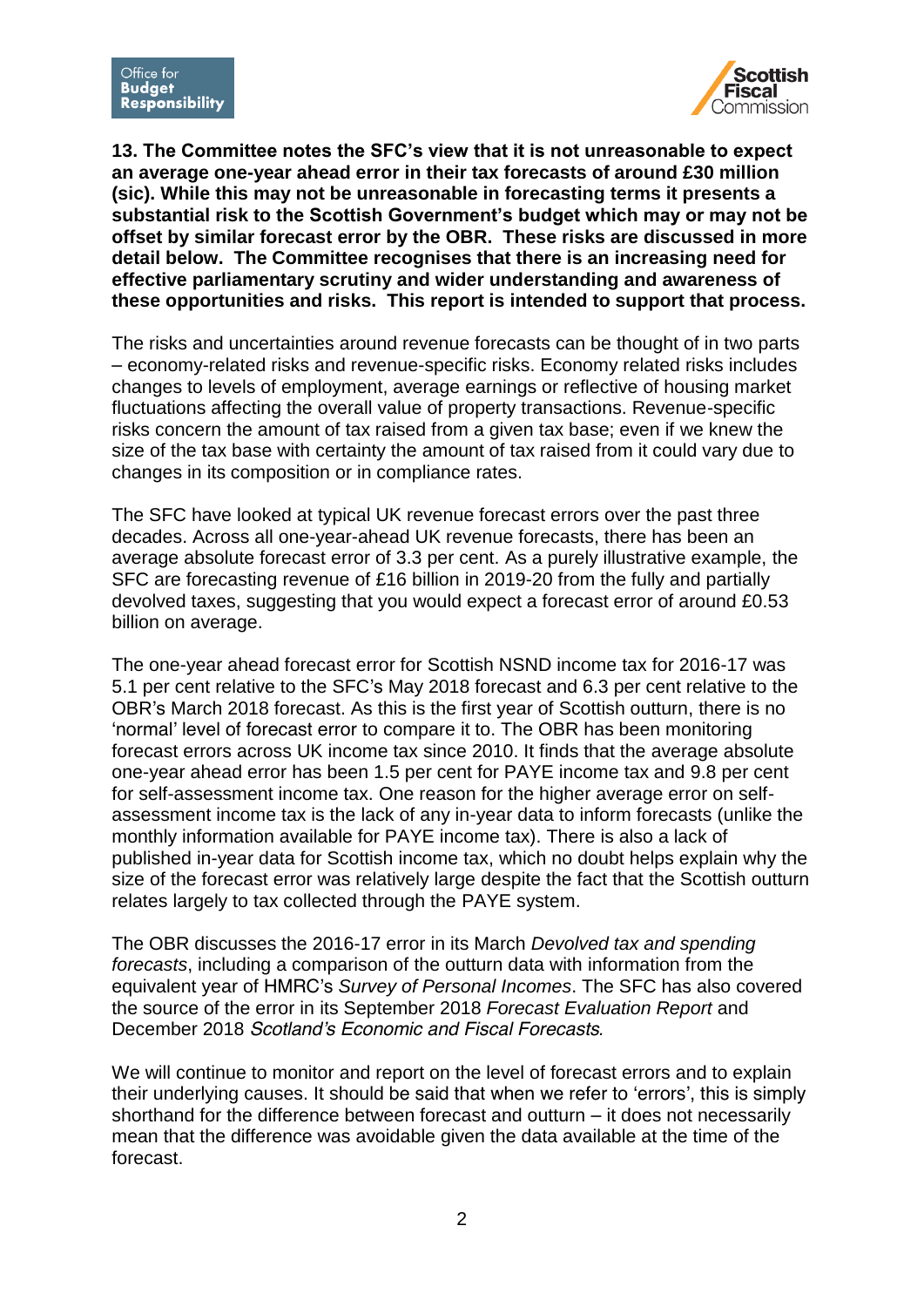

**64. The Committee highlighted this issue in our report on Draft Budget 2018- 19. The Committee recommended that the OBR should have responsibility for publishing an independent analysis of the year-on-year changes to the adjustments to the block grant as part of its devolved taxes forecast. The Committee will take this forward with HM Treasury with a view to improving the transparency of the annual adjustments to the block grant. This is vital in ensuring confidence in the operation of the Fiscal Framework.**

HM Treasury sets out the changes in devolved administrations' block grant funding in its annual *Block grant transparency* publication. One route to improving transparency would be to enhance this publication.

The OBR is committed to maintaining the transparency of its publications and improving wider understanding of its forecasts. In response to the Committee's recommendation, Chapter 1 of March's *Devolved tax and spending forecasts* included a brief analysis of relative year-on-year growth rates across the tax jurisdictions of the UK (paragraphs 1.17 and 1.18). The OBR does not have a direct role in determining the 'correct' level of funding via the block grant, which is ultimately a policy choice that is determined by political negotiation between the Scottish and UK Governments.

**115. The Committee also notes that despite slower earnings and employment rate growth in Scotland compared to the rest of the UK, Scottish income tax revenues are forecast to grow more than the adjustments to the block grant. The Committee invites the OBR and the SFC to provide their views on this seemingly contradictory position.**

The forecast of Scottish income tax liabilities is greater than the block grant adjustments (BGAs) over the whole forecast period. These differences primarily reflect policy decisions by the Scottish and UK Governments as well as differences in the underlying growth of tax revenues. Policy differences between Scotland and the rest of the UK explain the apparent contradiction between the outlook for employment and earnings and the income tax forecasts.

The SFC estimates that Scottish Government policy announcements at the three Budgets since 2016-17 – the initial deduction year for the BGA – *raise* an additional £358 million of income tax in 2019-20. In contrast, UK Government policy changes to income tax thresholds are expected to *reduce* income tax liabilities in 2019-20. Most notably, Budget 2018 set the UK higher rate threshold at £50,000 for 2019-20. The Scottish Government has estimated that it would cost £500 million if it was to adopt the income tax rates and bands set by the UK Government. 1

1

<sup>1</sup> Scottish Government – Scottish Budget 2019-2020 [\(link\)](https://www.gov.scot/publications/scottish-budget-2019-20/)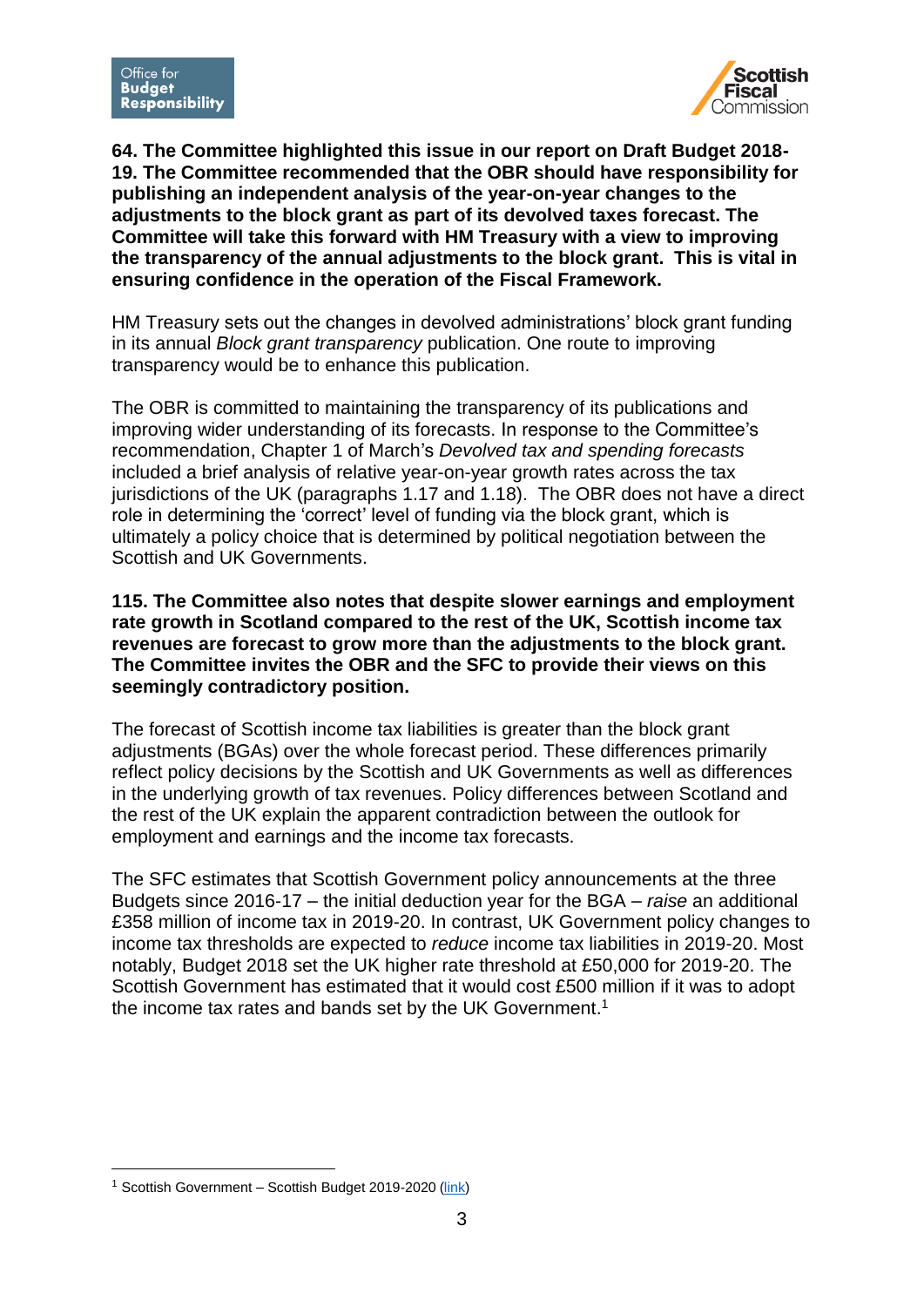

## **127. The Committee invites the SFC to provide a breakdown of the forecast increase in tax revenues from the increased number of additional and higher rate taxpayers over the forecast period.**

We have attached a separate paper written by the SFC on how taxpayer numbers are expected to change over time. For ease of reference, the key conclusions from are summarised below.

As a result of increasing employment, the SFC estimates that the total number of taxpayers will increase from 2.52 million in 2016-17 to 2.68 million in 2023-24. In addition, the SFC expects an increase in the number of people who are classified as higher or top rate taxpayers. This arises due to an effect known as 'fiscal drag', which is when earnings rise faster than thresholds, dragging individuals who are currently sitting just below a tax threshold into a higher band.

In 2016-17 there were 13,300 top rate taxpayers (individuals earning over £150,000) and the SFC expect this to increase to 22,000 by 2023-24, primarily due to fiscal drag. Between 2016-17 and 2023-24 the SFC expect nominal average earnings to grow by around 2.5 per cent a year, a cumulative increase of around 18.5 per cent. This cumulative growth in earnings needs to be compared to the £150,000 top rate threshold which remains fixed in cash terms. Someone earning around £127,000 in 2016-17 whose earnings grew in line with the average projected across all employees would see their income grow to £150,000 by 2023-24.

The SFC's analysis estimates that the vast majority of 'new' top rate taxpayers are also due to fiscal drag (around 7,100 taxpayers out of a total of 8,700). Although the number of top rate taxpayers increases by 65 per cent, total tax revenue from those taxpayers is only estimated to grow by 25 per cent. While these taxpayers are now classified as top rate, they will only experience a modest increase in their total tax liability, as the 46 per cent rate is only paid on the portion of their income that is above £150,000.

**146. The Committee notes that the SFC has substantially revised down its forecast for tax-motivated incorporations which increases its total income tax forecast. This raises the question of whether the OBR has also revised down its forecast for tax-motivated incorporations to the same extent which would result in zero impact on the net income tax position in the Budget. The Committee will invite the OBR to provide this information.**

The adjustment for incorporations in the SFC's forecast is sourced from HMRC's Scottish-specific incorporations model, and has not been substantially revised from the December 2017 forecast when compared on a like-for-like basis.

Differences in the data used in the SFC's December 2017 and December 2018 forecasts mean that adjustments for incorporations in each forecast cannot be directly compared. The forecasts are based on different data starting points. The SFC's December 2017 forecast is based on *Survey of Personal Incomes* data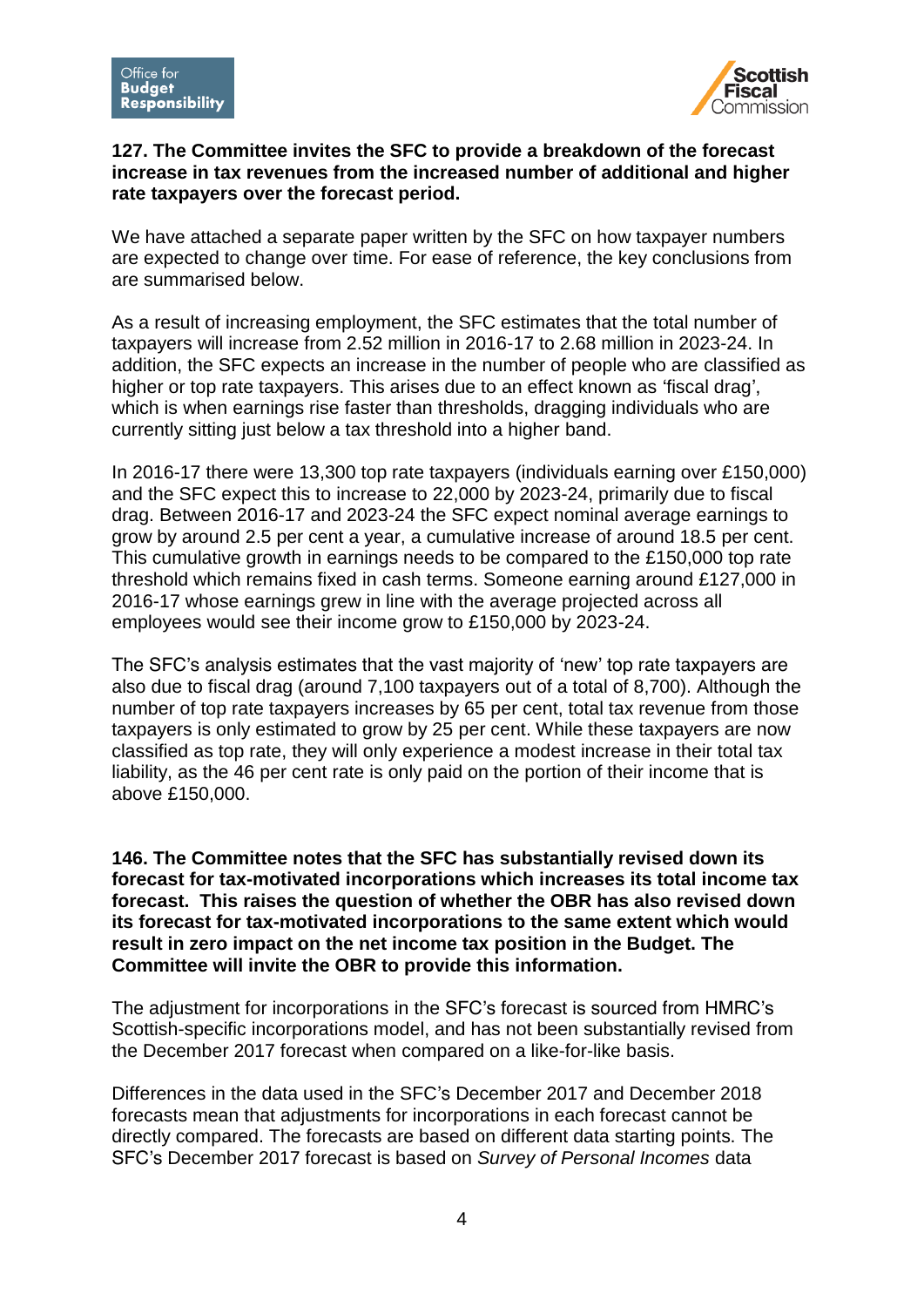

covering 2014-15, while the December 2018 forecast uses 2016-17 income tax outturn data.

For example, when evaluating the incorporations adjustment for 2021-22, the calculation differs depending on the forecast starting point. The December 2017 forecast had to include seven years of incorporations effects (2014-15 to 2021-22), but the December 2018 forecast only required five years of incorporations effects (2016-17 to 2021-22).

Table 1 provides information on the incorporations adjustment from the SFC's December 2017 and December 2018 forecasts and the December 2017 forecast adjustment on a comparable basis to December 2018. For the latter, it is assumed that the December 2017 forecast adjustment has a data start point of 2016-17 rather than 2014-15.

| £ million                                       | 2015-16 | 2016-17 | 2017-18 | 2018-19 | 2019-20 | 2020-21 | 2021-22 | 2022-23 | 2023-24 |
|-------------------------------------------------|---------|---------|---------|---------|---------|---------|---------|---------|---------|
| 1. December 2017<br>(2014-15 start)             | $-77$   | $-136$  | $-178$  | $-239$  | $-297$  | $-354$  | $-440$  | $-525$  |         |
| 2. December 2017<br>(assuming 2016-17<br>start) |         | 0       | $-42$   | $-103$  | $-161$  | $-218$  | $-304$  | $-389$  |         |
| 3. December 2018<br>(2016-17 start)             |         | 0       | $-39$   | $-100$  | $-157$  | $-221$  | $-315$  | $-406$  | -494    |
| 4. Difference<br>between 2 and 3                |         |         | 3       | 3       | 4       | -3      | $-11$   | $-17$   |         |

## **Table 1: Comparison of incorporations adjustment from previous forecasts**

Source: Scottish Fiscal Commission

As Table 1 shows, there is a relatively small difference when comparing the incorporations adjustment on a like-for-like basis. The SFC will make this clearer in future reports.

The OBR assumes that the share of tax lost due to incorporations in Scotland is proportional to total NSND income tax revenue. The difference between the two methods is relatively modest and is kept under review.

The base data do not capture the effect on incorporations of recently announced policy changes such as the UK Government's '*Off-payroll working: extend reforms to private sector in 2020-21, excluding small businesses'* from Budget 2018*.* The effect of such measures is captured at a later stage in the forecast process.

**173. The Committee asks the OBR and the SFC to clarify why there is a forecast net benefit of £76m to Budget 2019-20 from LBTT when the underlying drivers of LBTT revenues (prices and transactions) do not appear to be forecast to grow more quickly in Scotland than in rUK. The Committee also asks the SFC to publish its assumptions for non-residential transactions and price growth.**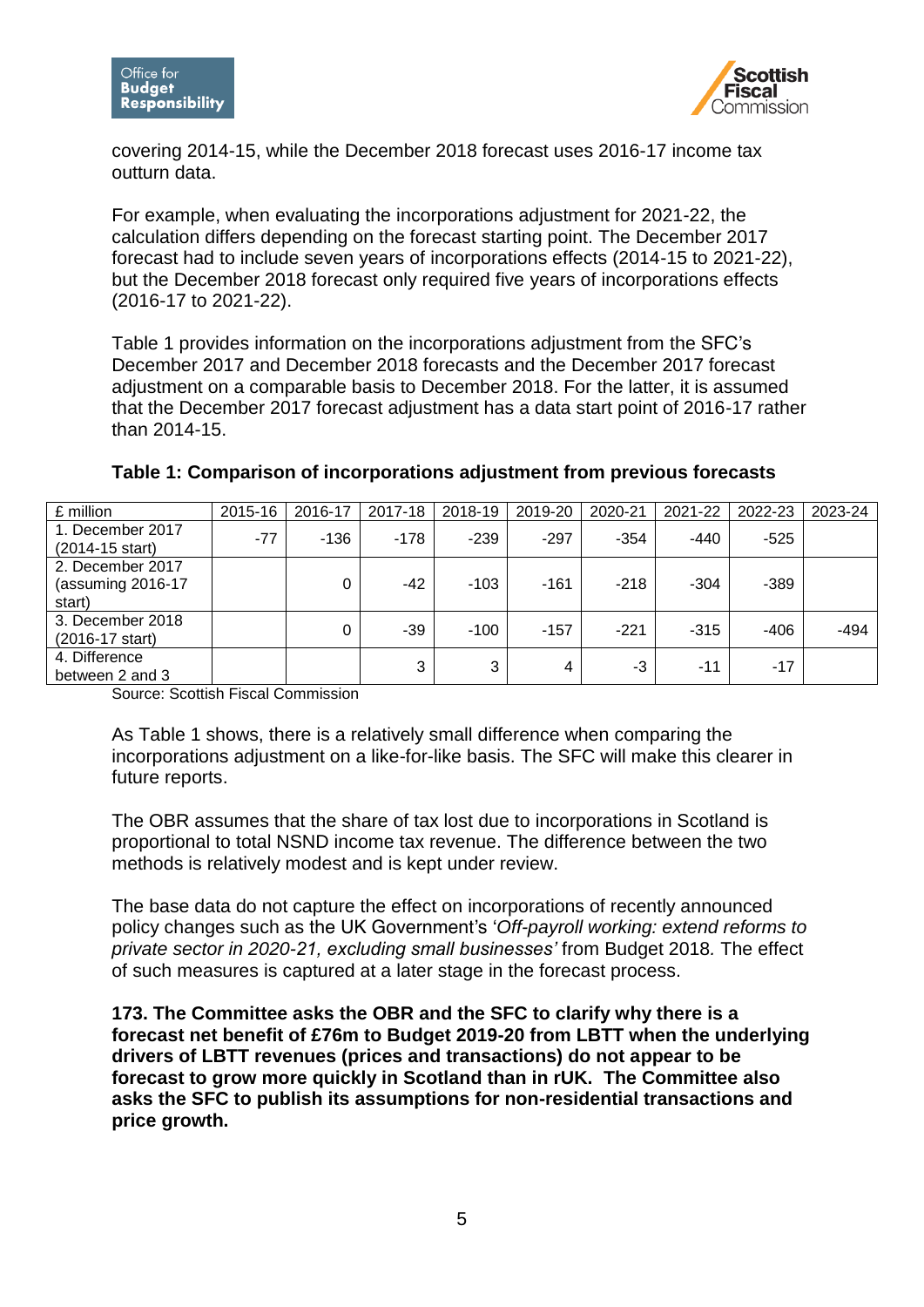

There are many factors to consider when comparing the BGA forecast and the SFC's LBTT forecast (which includes the residential, additional dwellings supplement and non-residential forecasts), including the underlying growth rates of property prices and transactions.

The BGA is estimated by taking the stamp duty land tax (SDLT) revenue generated in Scotland in the year immediately prior to devolution and growing it at the same rate as growth in UK Government SDLT receipts per head and Scottish population growth. Any change in the Scottish and UK tax systems or differences in per capita tax growth since 2014-15 will result in differences between the BGA and the SFC forecast.

Since April 2015, the Scottish residential LBTT system has moved away from the SDLT system that applies in England and Northern Ireland. LBTT is more progressive than SDLT, with higher tax rates on higher value transactions, lower rates on lower value transactions and a higher zero-rate threshold. In 2016-17 around half of Scottish residential transactions were below the lower LBTT threshold of £145,000 and did not pay any tax. This compares to around a quarter of transactions in the rest of the UK being below the £125,000 SDLT tax-free threshold. This means that there is a larger pool of Scottish properties that could start paying LBTT with sufficient price inflation. It also means that for similar growth in house prices and transactions we would expect larger revenue growth in LBTT than SDLT.

Fiscal drag also applies to LBTT and SDLT. As thresholds are frozen in cash terms, rises in property prices drag more transactions into higher bands. The design of the LBTT tax schedule and the relative distribution of property values in Scotland are expected to lead more fiscal drag than in the rest of the UK.

Policy changes have also led to different revenue growth trajectories. At Autumn Budget 2017 the UK Government announced a first-time buyers' tax relief up to £500,000. This reduced SDLT tax receipts per capita, and therefore reduced the BGA. The Scottish Government announced two policy changes in Budget 2019-20 that increased the SFC's LBTT forecasts.

The OBR discussed the relative growth rates of its LBTT and SDLT forecasts in its March *Devolved taxes and spending forecasts*.

## **The Committee also asks the SFC to publish its assumptions for nonresidential transactions and price growth.**

The SFC's assumptions for the non-residential property market are published on its website, as part as the *Scotland's Economic and Fiscal Forecasts* (December 2018 – Chapter 3 –Tax – Supplementary Charts and Tables).